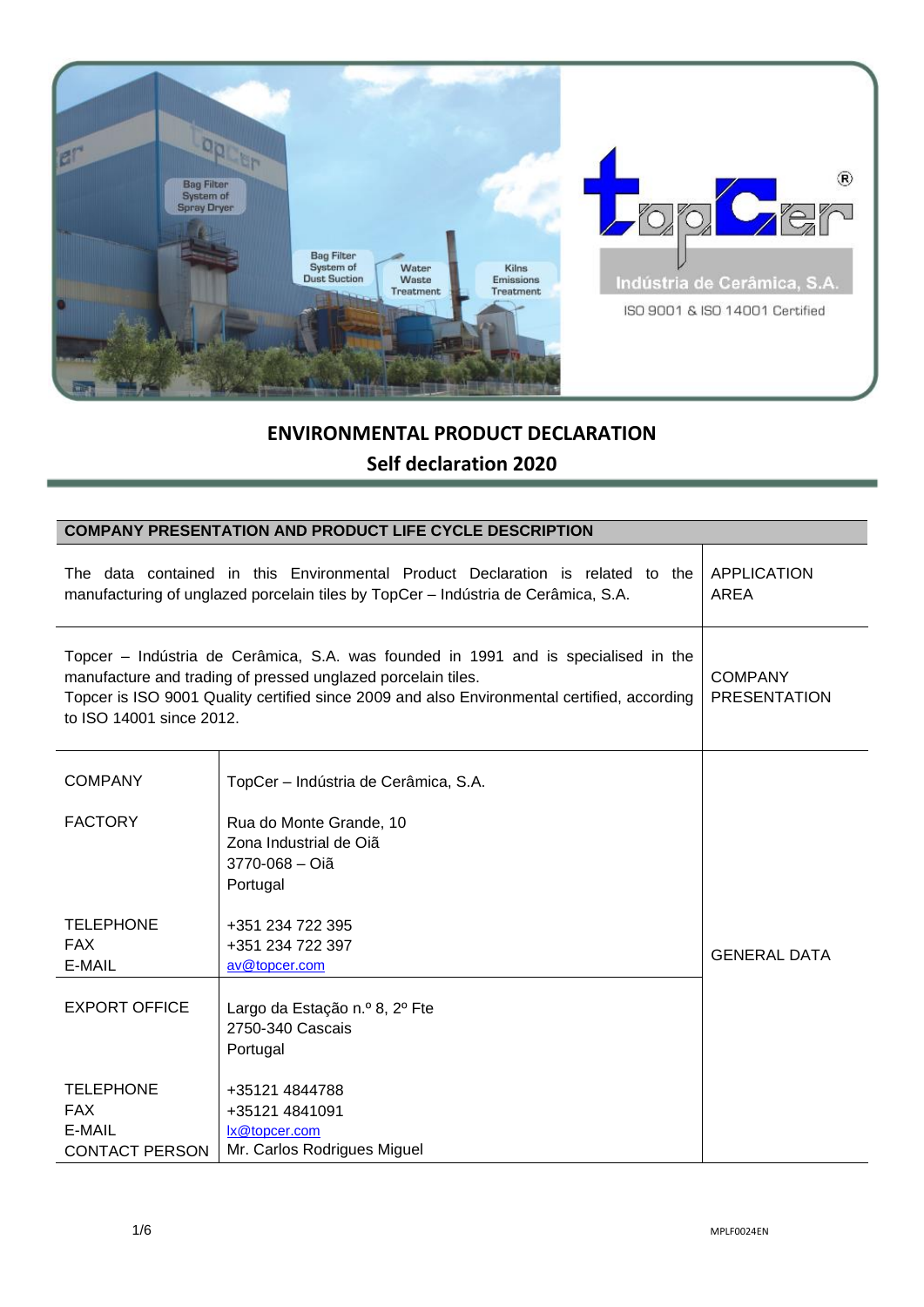$\blacksquare$ 

| Topcer is a company specialized in the production of a wide range of unglazed porcelain<br>tiles in small sizes, mainly characterized by low water absorption, high breaking strength<br>and resistance to frost and deep abrasion:<br>Modular sizes with a 4mm joint: 7.5x15, 15x15, 10x10, 10x30 and 30x30;<br>30 colours;<br>Different anti-slip surface textures and shapes;<br>Trim pieces;<br>Victorian Designs & Contemporaneo Compositions, back mesh mounted on<br>modular sheets.                                                                                                                | <b>OUR PRODUCT</b>                                                                                                                                                                       |                    |                                             |
|------------------------------------------------------------------------------------------------------------------------------------------------------------------------------------------------------------------------------------------------------------------------------------------------------------------------------------------------------------------------------------------------------------------------------------------------------------------------------------------------------------------------------------------------------------------------------------------------------------|------------------------------------------------------------------------------------------------------------------------------------------------------------------------------------------|--------------------|---------------------------------------------|
| According to ISO 13006 / EN 14411 - Annex G - Group Bla                                                                                                                                                                                                                                                                                                                                                                                                                                                                                                                                                    |                                                                                                                                                                                          |                    | <b>PRODUCT</b><br><b>STANDARD</b>           |
| <b>EN 14411</b><br>08                                                                                                                                                                                                                                                                                                                                                                                                                                                                                                                                                                                      | Dry pressed porcelain tiles of group Bla<br>For internal or external wall and floorings                                                                                                  |                    |                                             |
| <b>Essential characteristics</b>                                                                                                                                                                                                                                                                                                                                                                                                                                                                                                                                                                           | Performance                                                                                                                                                                              | Test method        |                                             |
| Reaction to fire                                                                                                                                                                                                                                                                                                                                                                                                                                                                                                                                                                                           | Class A1 / A1FL                                                                                                                                                                          | Decision 96/603/CE |                                             |
| Breaking strength<br>Modulus of rupture                                                                                                                                                                                                                                                                                                                                                                                                                                                                                                                                                                    | > 1300 N<br>$R > 35$ N/mm <sup>2</sup>                                                                                                                                                   | EN ISO 10545-4     |                                             |
| Thermal shock resistance                                                                                                                                                                                                                                                                                                                                                                                                                                                                                                                                                                                   | Passed                                                                                                                                                                                   | EN ISO 10545-9     |                                             |
| Bond strength / adhesion                                                                                                                                                                                                                                                                                                                                                                                                                                                                                                                                                                                   | a) With cementitious adhesives:<br>$2.0$ N/mm <sup>2</sup><br>b) With dispersion adhesives:<br>$1.6$ N/mm <sup>2</sup><br>c) With reaction resin adhesives:<br>$> 2.8$ N/mm <sup>2</sup> | <b>EN 1348</b>     | PRODUCT'S<br><b>CHARACTERISTICS</b><br>(CE) |
| Slipperiness                                                                                                                                                                                                                                                                                                                                                                                                                                                                                                                                                                                               | http://www.topcer.com/technical_data_sheet.htm                                                                                                                                           |                    |                                             |
|                                                                                                                                                                                                                                                                                                                                                                                                                                                                                                                                                                                                            | http://www.topcer.com/independent_tests.htm                                                                                                                                              |                    |                                             |
| Durability<br>Freeze/thaw resistance                                                                                                                                                                                                                                                                                                                                                                                                                                                                                                                                                                       | Passed                                                                                                                                                                                   | EN ISO 10545-12    |                                             |
| Release of dangerous<br>substances:<br>Lead<br>Cadmium                                                                                                                                                                                                                                                                                                                                                                                                                                                                                                                                                     | <b>NPD</b><br><b>NPD</b>                                                                                                                                                                 | EN ISO 10545-15    |                                             |
| NPD=No performance determined.                                                                                                                                                                                                                                                                                                                                                                                                                                                                                                                                                                             |                                                                                                                                                                                          |                    |                                             |
| The dry-pressed unglazed porcelain tiles are made in accordance to ISO 13006 / EN<br>14411, annex G, of the group Bla.<br>Tiles can be used either for interiors or outdoors floors and walls.<br>These materials can be used in floors and walls applications with highly demanding<br>technical characteristics like swimming pools, saunas, changing rooms and in all sort of<br>heavy traffic areas, such as hospitals, schools, hotels, private houses, restaurants, pubs,<br>shopping malls, supermarkets, industrial areas, industrial kitchens as well as railway,<br>metro, petrol stations, etc. | <b>USAGE</b>                                                                                                                                                                             |                    |                                             |
| TopCer also has a special line of "Victorian Designs and Borders" and "Contemporaneo"<br>Series" supplied in modular sheets, back sheet mounted. These lines are mainly used in<br>palaces, museums, hotels, restaurants, pubs, private houses, old flooring restorations, etc.                                                                                                                                                                                                                                                                                                                            |                                                                                                                                                                                          |                    |                                             |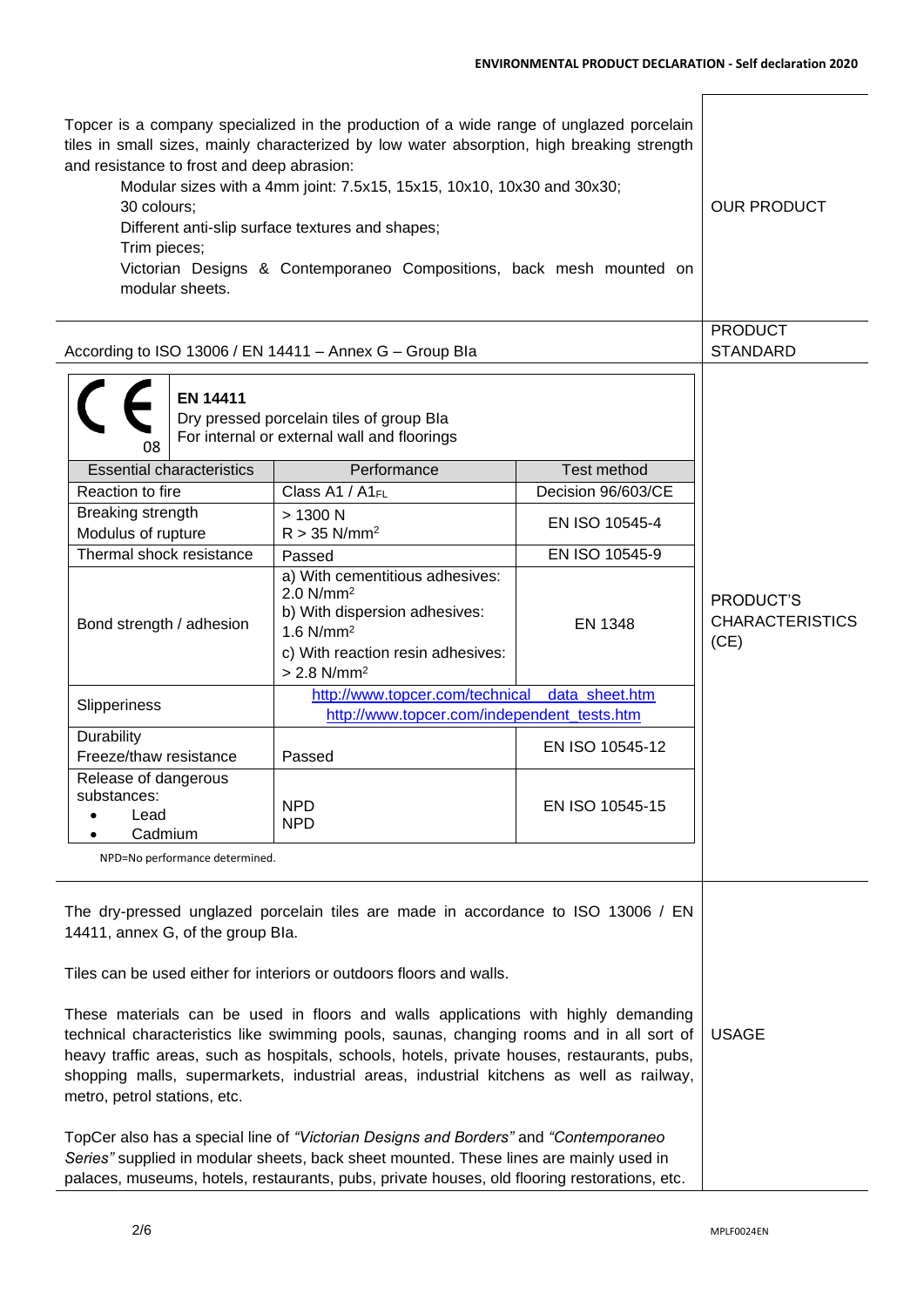| <b>PRODUCT PROCESS DESCRIPTION</b>                                                                                                                                                                                                            |                                                  |
|-----------------------------------------------------------------------------------------------------------------------------------------------------------------------------------------------------------------------------------------------|--------------------------------------------------|
| Topcer production process has the following stages: preparation of pastes and<br>colorants, powder preparation by spray drying, powder storage, shaping and drying,<br>firing, selection, mesh mounting and packing.                          | STAGES OF<br><b>PRODUCTION</b><br><b>PROCESS</b> |
| The main raw materials used in the manufacturing process are: clays, feldspars,<br>kaolin's, colorants and additives.<br><b>Additives</b><br><b>Colorants</b><br>2%<br>2%<br><b>Clays</b><br>33%<br>Feldspars<br>42%<br><b>Kaolins</b><br>21% | <b>MAIN RAW MATERIALS</b>                        |

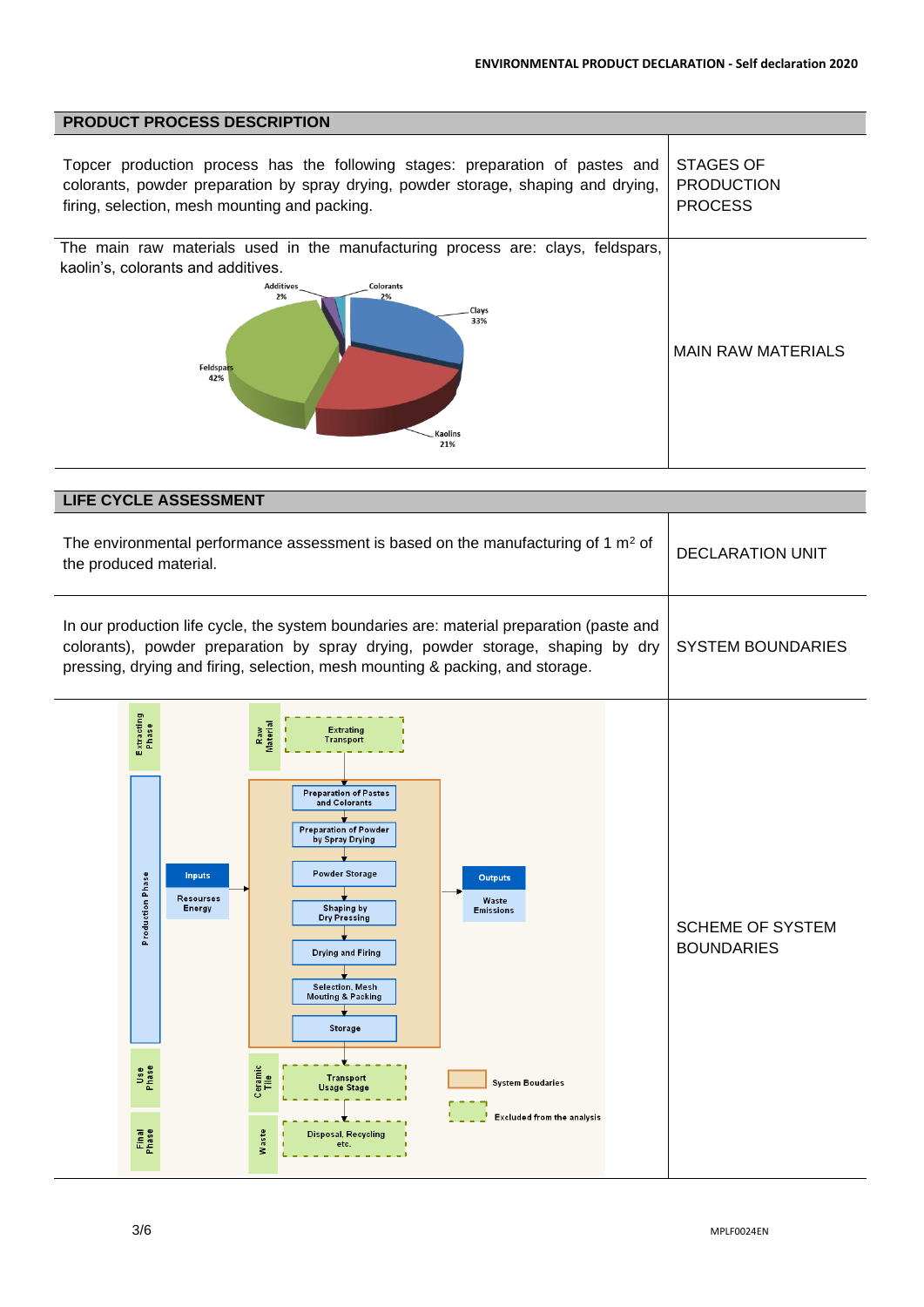## **WATER**

The water used for tile production comes from a licensed catchment well. Regarding the water waste resulting from production, it is forwarded to a water treatment system, and directed to an internal water circuit, and reused for washing.

### **ATMOSPHERE**

The fuel used in the combustion sources is natural gas. All the emissions resulting from the combustion and from the dust suction are monitored.

To handle the emissions, Topcer has a spray dryer equipped with a bag filter system and all emissions from the combustion on the kilns are routed to a modular system suitable for capture of gaseous inorganic fluorine compounds.

The concentration of pollutants emitted by these sources, respect the emission values established by law.

### **WASTE**

All the waste produced by Topcer is forwarded to an authorized trader, giving preference, wherever possible, to recovery operations.

The waste with greater impact is either the ceramic waste before the thermal process or the ceramic waste after the thermal process. Due to the characteristics of the production process, it is not viable to incorporate such waste in the production process. Thus, Topcer has decided to redirect them to the waste operator that will be introduced in the productive process of structural ceramics.

#### **ENVIRONMENTAL NOISE**

Topcer complies with the environmental noise parameters established by the legislation.

#### **ENERGY**

Topcer is an energy intensive consumer where the main source of energy used is natural gas. We carry out control of the energy consumption (natural gas, electricity and diesel), privileging the rational use of energy and the adoption of the best available techniques.

Energy used by renewable sources is 42.8% according to our supplier of energy.



The methodology used to calculate the environmental performance was the life cycle assessment, according to ISO 14040 and ISO 14044. The characterization factors were used according to CLM (Leiden University). METHODOLOGY

## ENVIRONMENT IN THE PRODUCTION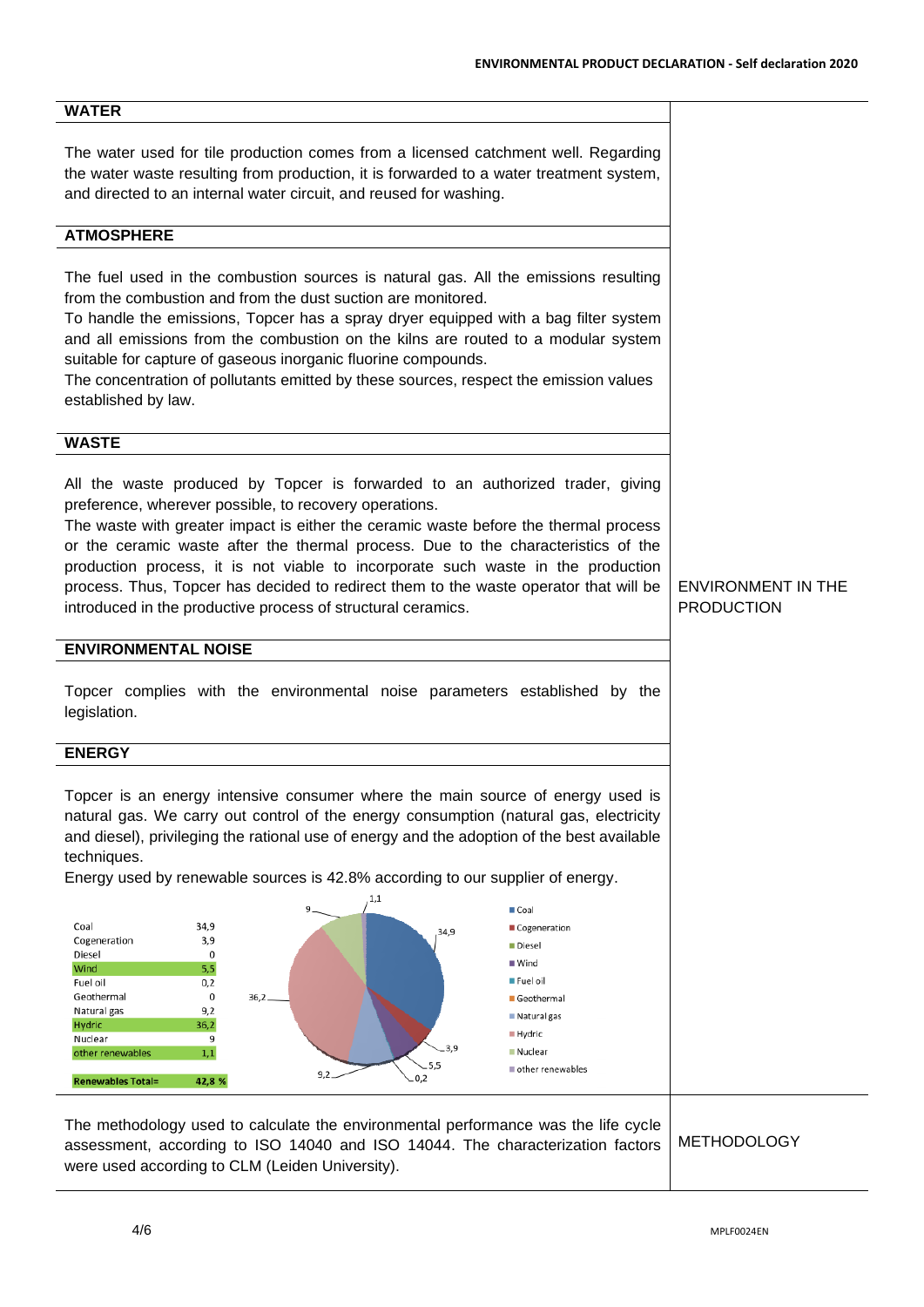$\mathbf T$ 

| This Environmental Product Declaration refers only to the production stage, excluding<br>the extraction and transport of raw materials as well as the stages of transport for<br>clients, application and use, and end of life cycle. |                                         |                   |                             |          |                      | <b>EXCLUSIONS</b>                                                             |                    |
|---------------------------------------------------------------------------------------------------------------------------------------------------------------------------------------------------------------------------------------|-----------------------------------------|-------------------|-----------------------------|----------|----------------------|-------------------------------------------------------------------------------|--------------------|
|                                                                                                                                                                                                                                       |                                         |                   |                             |          |                      | The values below refer the inputs for the years 2013 to 2019, needed for the  |                    |
|                                                                                                                                                                                                                                       | production of 1m <sup>2</sup> of tiles. |                   |                             |          |                      |                                                                               |                    |
|                                                                                                                                                                                                                                       |                                         |                   | Input                       | Unit     | Average              |                                                                               |                    |
|                                                                                                                                                                                                                                       |                                         |                   | Clay                        | kg       | 7,20E+02             |                                                                               |                    |
|                                                                                                                                                                                                                                       |                                         |                   | Kaolin                      | kg       | 4,85E+02             |                                                                               |                    |
|                                                                                                                                                                                                                                       |                                         | Raw material      | Feldspar                    | kg       | 9,35E+02             |                                                                               |                    |
|                                                                                                                                                                                                                                       |                                         |                   | Dyes                        | kg       | 3,93E+01             |                                                                               |                    |
|                                                                                                                                                                                                                                       |                                         |                   | Additives                   | kg       | 3,57E-01             |                                                                               |                    |
|                                                                                                                                                                                                                                       |                                         |                   | Talc                        | kg       | 9,85E-02             |                                                                               |                    |
|                                                                                                                                                                                                                                       |                                         |                   | Electricity                 | kW       | 5,19E+00             |                                                                               | <b>INPUT DATA</b>  |
|                                                                                                                                                                                                                                       |                                         | Energy            | Natural gas                 | GJ       | 2,95E+00             |                                                                               |                    |
|                                                                                                                                                                                                                                       |                                         | Water             | Diesel<br>Water             | GJ<br>m3 | 3,53E-02<br>1,58E-02 |                                                                               |                    |
|                                                                                                                                                                                                                                       |                                         |                   | Pallets                     | kg       | 3,10E-01             |                                                                               |                    |
|                                                                                                                                                                                                                                       |                                         | Packing materials | Plastic                     | kg       | 5,58E+00             |                                                                               |                    |
|                                                                                                                                                                                                                                       |                                         |                   | cardboard                   | kg       | 4,14E-01             |                                                                               |                    |
|                                                                                                                                                                                                                                       |                                         |                   |                             |          |                      |                                                                               |                    |
|                                                                                                                                                                                                                                       |                                         |                   |                             |          |                      |                                                                               |                    |
|                                                                                                                                                                                                                                       |                                         |                   |                             |          |                      |                                                                               |                    |
|                                                                                                                                                                                                                                       | production of 1m <sup>2</sup> of tiles. |                   |                             |          |                      | The values below refer the Outputs for the years 2013 to 2019, needed for the |                    |
|                                                                                                                                                                                                                                       |                                         | Outputs           |                             | Unit     |                      | Average                                                                       |                    |
|                                                                                                                                                                                                                                       |                                         | <b>PTS</b>        |                             |          |                      |                                                                               |                    |
|                                                                                                                                                                                                                                       |                                         |                   |                             | kg       |                      | 9,00E-03                                                                      |                    |
|                                                                                                                                                                                                                                       |                                         | CO                |                             | kg       |                      | 4,69E-03                                                                      |                    |
|                                                                                                                                                                                                                                       |                                         | <b>NOx</b>        |                             | kg       |                      | 3,45E-03                                                                      |                    |
|                                                                                                                                                                                                                                       |                                         | VOCs              |                             | kg       |                      | 9,28E-04                                                                      |                    |
|                                                                                                                                                                                                                                       |                                         | F                 |                             | kg       |                      | 1,14E-03                                                                      |                    |
|                                                                                                                                                                                                                                       |                                         | <b>CI</b>         |                             | kg       |                      | 3,56E-04                                                                      |                    |
|                                                                                                                                                                                                                                       | Emissions to air                        | Cd                |                             | kg       |                      | 3,62E-06                                                                      |                    |
|                                                                                                                                                                                                                                       |                                         | Ni                |                             | kg       |                      | 5,38E-06                                                                      |                    |
|                                                                                                                                                                                                                                       |                                         | Pb                |                             | kg       |                      | 2,53E-05                                                                      |                    |
|                                                                                                                                                                                                                                       |                                         | Cr                |                             | kg       |                      | 2,50E-05                                                                      |                    |
|                                                                                                                                                                                                                                       |                                         | Cu                |                             | kg       |                      | 2,06E-04                                                                      |                    |
|                                                                                                                                                                                                                                       |                                         | Zn                |                             | kg       |                      | 3,95E-04                                                                      | <b>OUTPUT DATA</b> |
|                                                                                                                                                                                                                                       |                                         | <b>HF</b>         |                             | kg       |                      | 1,20E-03                                                                      |                    |
|                                                                                                                                                                                                                                       |                                         | HCI               |                             | kg       |                      | 3,66E-04                                                                      |                    |
|                                                                                                                                                                                                                                       |                                         | <b>TSS</b>        |                             | kg       |                      | Closed circuit                                                                |                    |
|                                                                                                                                                                                                                                       | Emissions to water                      | COD               |                             | kg       |                      | Closed circuit                                                                |                    |
|                                                                                                                                                                                                                                       |                                         | <b>BOD</b>        |                             | kg       |                      | Closed circuit                                                                |                    |
|                                                                                                                                                                                                                                       |                                         | Ceramic           |                             | kg       |                      | 4,01E-01                                                                      |                    |
|                                                                                                                                                                                                                                       |                                         |                   | WWTP sludge, raw and powder | kg       |                      | 2,61E+00                                                                      |                    |
|                                                                                                                                                                                                                                       |                                         | Scrap<br>Oils     |                             | kg       |                      | 4,02E-03                                                                      |                    |
|                                                                                                                                                                                                                                       | Waste                                   |                   | Paper and cardboard         | kg       |                      | 1,03E-03<br>1,55E-02                                                          |                    |
|                                                                                                                                                                                                                                       |                                         | Plastic           |                             | kg       |                      | 8,47E-03                                                                      |                    |
|                                                                                                                                                                                                                                       |                                         |                   | Contaminated packing        | kg<br>kg |                      | 1,56E-04                                                                      |                    |
|                                                                                                                                                                                                                                       |                                         | Fluorescent lamps |                             | kg       |                      | 3,67E-05                                                                      |                    |
|                                                                                                                                                                                                                                       |                                         |                   | Absorbents contaminated     | kg       |                      | 9,88E-04                                                                      |                    |